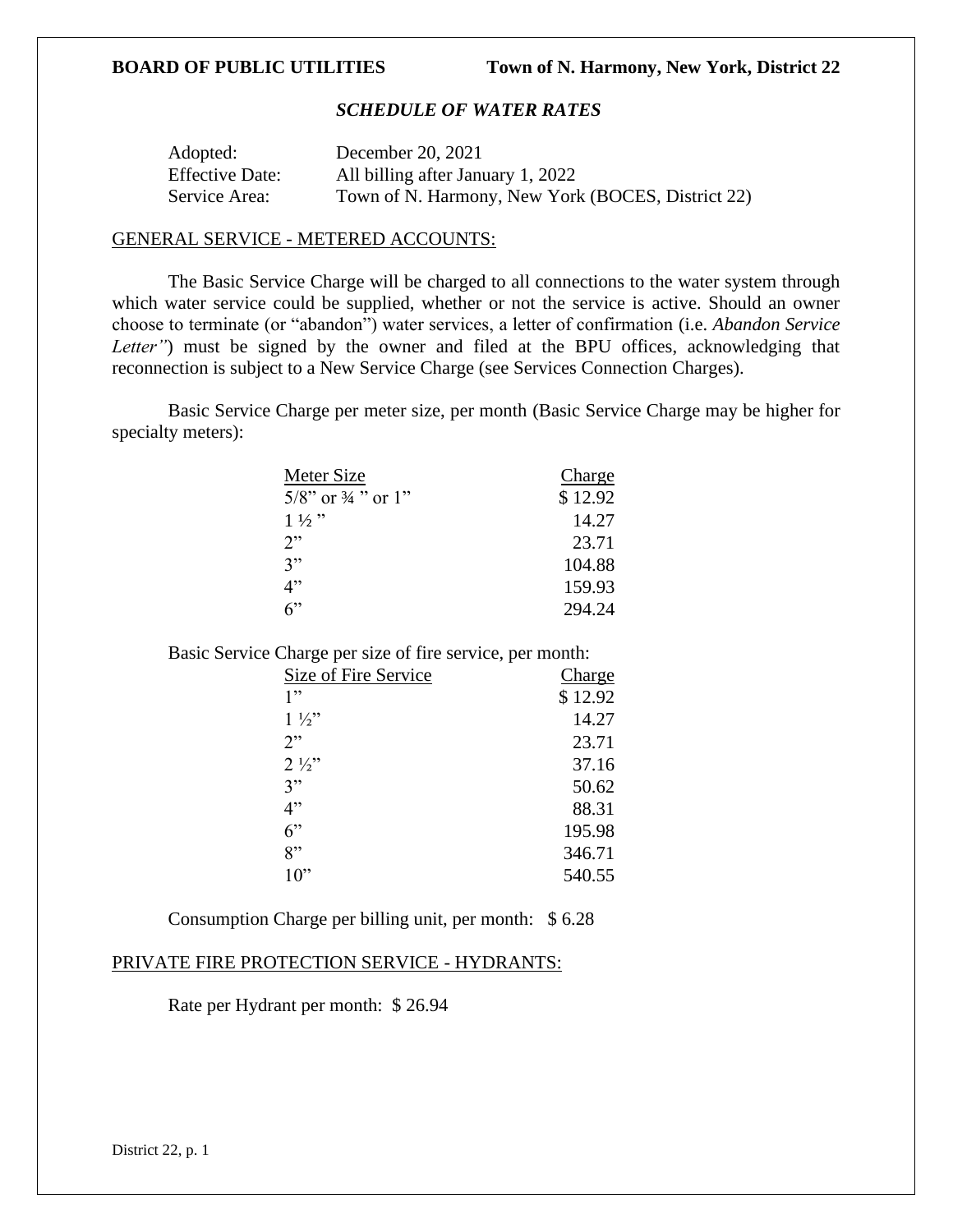# *SCHEDULE OF WATER RATES*

### SERVICES CONNECTION CHARGES:

The BPU reserves the right to specify meter size/type depending on anticipated usage. The New Service Connection Charge may be higher if a specialty meter is required. The charges specified in this Schedule are BPU charges. Additional municipal charges may apply. Contact your municipality.

This charge shall also apply to services that have been physically disconnected from the water system and require reconnection of said service. This includes the re-installation of a water meter removed at the request of the customer.

All charges listed in Table I below include a \$500 fee for the Town of N. Harmony.

| Meter Size                | <b>New Construction</b> | <b>Existing Structure</b> |
|---------------------------|-------------------------|---------------------------|
| Commercial                |                         |                           |
| 5/8"                      | \$3,945.00              | \$3,256.00                |
| $3/4$ "                   | \$4,297.77              | \$3,539.87                |
| 1"                        | \$4,722.74              | \$3,889.33                |
| $1\frac{1}{2}$ " Disk     | \$5,306.46              | \$4,389.27                |
| $1\frac{1}{2}$ " Compound | \$6,295.50              | \$5,378.31                |
| $2"$ Disk                 | \$5,927.67              | \$4,917.87                |
| 2" Compound               | \$6,891.67              | \$5,881.87                |
| 3"                        | \$6,991.67              | \$5,981.87                |
| 4"                        | \$7,091.67              | \$6,081.87                |
| 6"                        | \$7,191.67              | \$6,181.87                |

New Service Connection Charge:

# ABANDONMENT OF WATER SERVICE:

Abandoning water service requires the owner of the property to sign a letter of confirmation (i.e. *"Abandon Water Service Letter"*) concerning reconnection of water service and related fees. The BPU will physically disconnect water service by physically disconnecting the service from the water system. A physical service disconnection includes the physical removal of the water meter as well as possible physical disconnection from the water main such as removal of the lateral, curb box, or capping of the water line. Once a property has been physically disconnected from service, it will be treated as a new customer in the event that water service is desired at that property in the future.